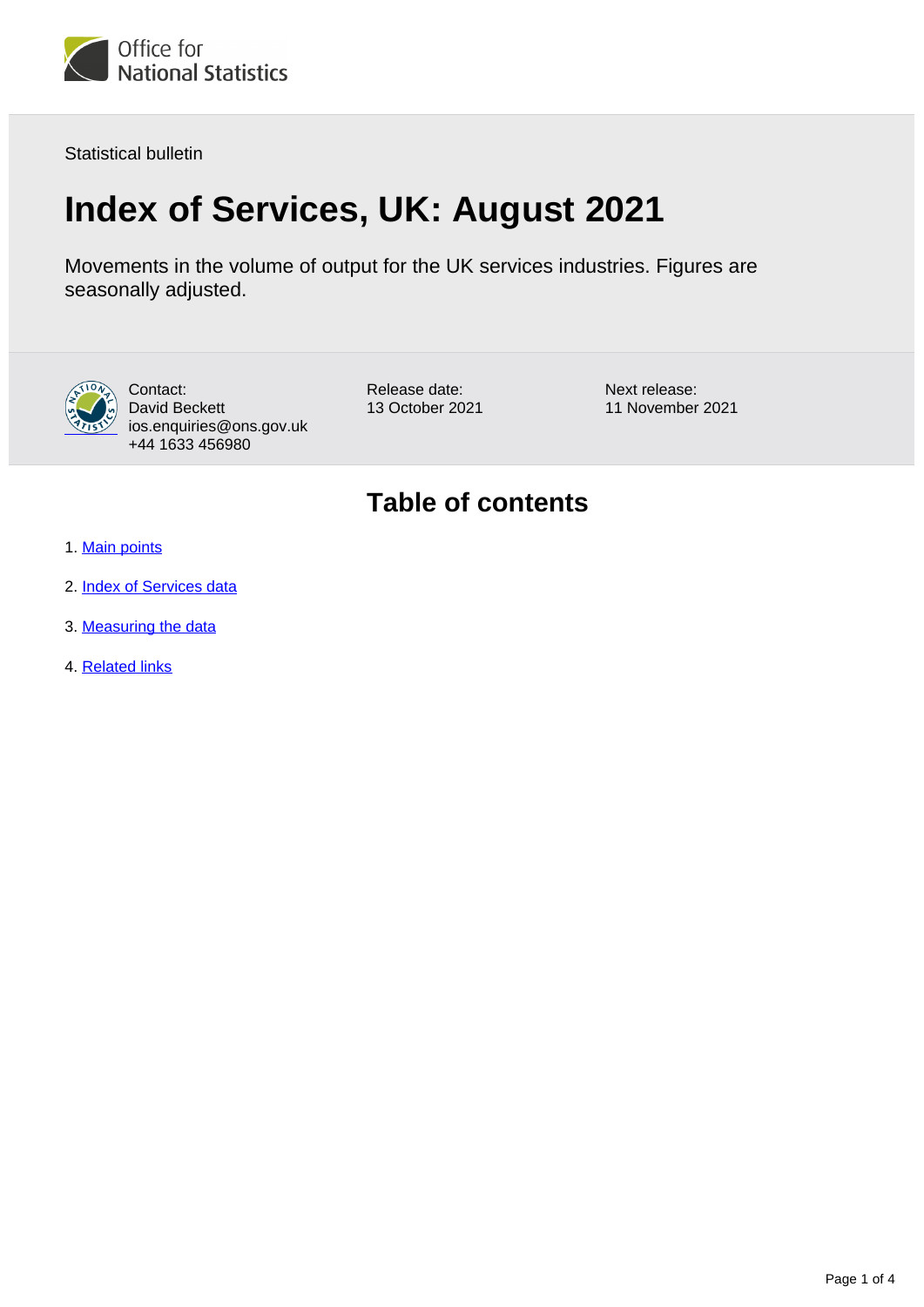## <span id="page-1-0"></span>**1 . Main points**

- Monthly services output grew by 0.3% between July 2021 and August 2021 but was still 0.6% below its February 2020 level, the last month of "normal" trading conditions prior to the coronavirus (COVID-19) pandemic.
- There were rises in 11 out of the 14 sectors in the Index of Services; the largest percentage growth was 10.3% in accommodation and food service activities, the most notable fall was 4.0% in human health and social work activities.
- Services output for the three months to August 2021 rose by 3.7% compared with the three months to May 2021; this was led by accommodation and food service activities, which rose by 59.9%.
- The coronavirus pandemic and other events have changed output in the services industries, although each sector has been affected differently; for further and detailed analysis of how the Index of Services has changed since February 2020 please see our article [Coronavirus and the impact on output in the UK](https://www.ons.gov.uk/releases/coronavirusandtheimpactonoutputintheukeconomyaugust2021)  [economy, UK: August 2021](https://www.ons.gov.uk/releases/coronavirusandtheimpactonoutputintheukeconomyaugust2021), published today (13 October 2021).

## <span id="page-1-1"></span>**2 . Index of Services data**

[Index of Services time series](https://www.ons.gov.uk/economy/economicoutputandproductivity/output/datasets/indexofservices)

Dataset | Dataset ID: IOS1 | Released 13 October 2021 Monthly movements in output for the services industries: distribution, hotels and restaurants; transport, storage and communication; business services and finance; and government and other services.

[Monthly Business Survey turnover of services industries](https://www.ons.gov.uk/economy/economicoutputandproductivity/output/datasets/monthlybusinesssurveymbsturnoverofservicesindustries)

Dataset | Released 13 October 2021

Monthly Business Survey services industries' total turnover; current price and non-seasonally adjusted, UK.

[Index of Services, main components and sectors to four decimal places](https://www.ons.gov.uk/economy/economicoutputandproductivity/output/datasets/indexofservicesandmaincomponentsto4dp)

Dataset | Released 13 October 2021 Monthly historical movements in output for services and their industry components, by chained volume indices of gross value added, UK.

[Index of Services revisions triangles](https://www.ons.gov.uk/economy/economicoutputandproductivity/output/datasets/indexofservicesrevisionstriangles)

Dataset | Released 13 October 2021

Monthly chained volume indices in gross value added for services and its main components.

All data related to the Index of Services are available on the [Related data page.](https://www.ons.gov.uk/economy/economicoutputandproductivity/output/bulletins/indexofservices/august2021/relateddata)

## <span id="page-1-2"></span>**3 . Measuring the data**

### **Data sources and collection**

The Index of Services (IoS) is compiled using data from several different sources: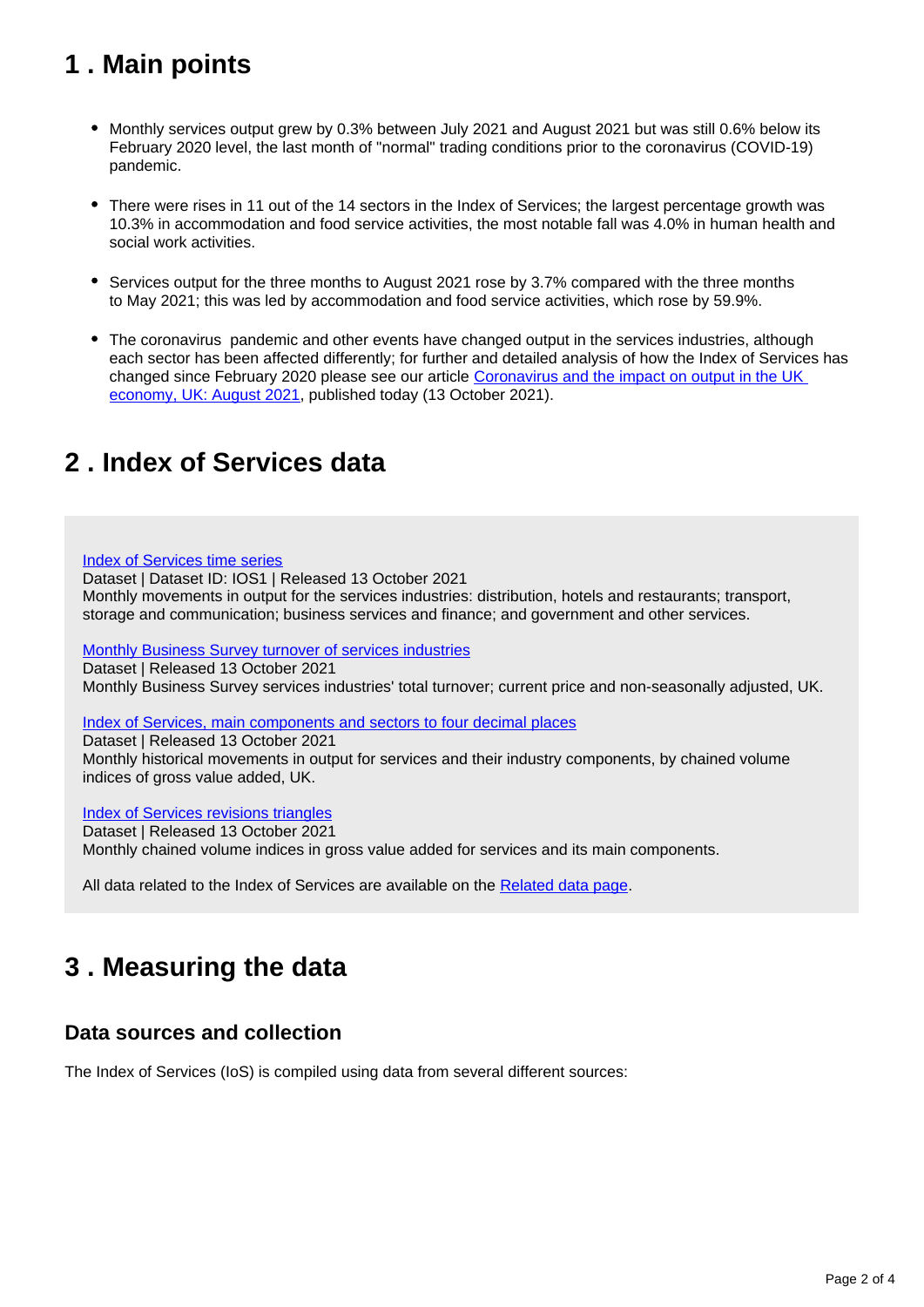- ONS: Monthly Business Survey (44.4%)
- ONS: Retail Sales Inquiry (6.4%)
- ONS: Government Expenditure (20.1%)
- ONS: Households' Expenditure (15.3%)
- ONS: Finance Expenditure (7.8%)
- $\bullet$ Other (5.9%)

The Monthly Business Survey (MBS) data are published alongside this release in [MBS turnover in services](https://www.ons.gov.uk/economy/economicoutputandproductivity/output/datasets/monthlybusinesssurveymbsturnoverofservicesindustries)  [industries.](https://www.ons.gov.uk/economy/economicoutputandproductivity/output/datasets/monthlybusinesssurveymbsturnoverofservicesindustries)

Data relating to the retail industry are broadly comparable with [Retail sales, Great Britain: August 2021,](https://www.ons.gov.uk/businessindustryandtrade/retailindustry/bulletins/retailsales/august2021) published on 17 September 2021.

For further information on what is included within Other, please see the [GDP\(o\) data sources catalogue.](https://www.ons.gov.uk/economy/grossdomesticproductgdp/datasets/gdpodatasourcescatalogue)

Percentage of each data source is based on their gross value added weight. The [GDP\(o\) methods and sources](https://www.ons.gov.uk/economy/economicoutputandproductivity/output/methodologies/indexofservicesios)  [pages](https://www.ons.gov.uk/economy/economicoutputandproductivity/output/methodologies/indexofservicesios) provide more information on the data that underpin these statistics; of particular note is the GDP(o) data [sources catalogue.](https://www.ons.gov.uk/economy/grossdomesticproductgdp/datasets/gdpodatasourcescatalogue)

From February 2018, Value Added Tax (VAT) data have also been included across 64 production industries for small- and medium-sized businesses. For more information, see VAT turnover data in national accounts: [background and methodology.](https://www.ons.gov.uk/economy/grossdomesticproductgdp/methodologies/vatturnoverdatainnationalaccountsbackgroundandmethodology)

### **Quality and methodology**

More quality and methodology information on strengths, limitations, appropriate uses, and how the data were created is available in the [Index of Services QMI.](https://www.ons.gov.uk/economy/nationalaccounts/uksectoraccounts/methodologies/indexofservicesqmi)

### **Blue Book 2021**

In Blue Book 2021 [a new framework](https://www.ons.gov.uk/economy/nationalaccounts/uksectoraccounts/articles/producinganalternativeapproachtogdpusingexperimentaldoubledeflationestimates/2020-11-02) will be introduced to improve how we produce volume estimates of gross domestic product (GDP) for balanced years as part of the supply use process. This framework includes the implementation of double-deflated industry-level gross value added for the first time. This improvement was reflected in the September quarterly national accounts. Articles published on [28 June 2021](https://www.ons.gov.uk/releases/impactofdoubledeflationonindustrychainvolumemeasureannualestimates1997to2017) and [8 September 2021](https://www.ons.gov.uk/releases/impactofbluebook2021changesonquarterlyvolumeestimatesofgrossdomesticproductbyindustry) provide information and indicative impacts of this change to industry-level gross value added volume.

### **Coronavirus (COVID-19)**

The Office for National Statistics' (ONS') Monthly Business Survey (MBS) is fully online, meaning that business owners can logon from any location and submit their data at an appropriate time. Most other data in the IoS come from within the ONS and therefore will be less impacted than survey data.

Our latest data and analysis on [the impact of coronavirus \(COVID-19\) on the UK economy and population](https://www.ons.gov.uk/peoplepopulationandcommunity/healthandsocialcare/conditionsanddiseases) is now available on a dedicated web page. This will be the hub for all special coronavirus-related publications, including the fortnightly Business Insights and Conditions Survey (BICS).

### **Consultation on the Code of Practice for Statistics – proposed change to 9: 30am release practice**

On behalf of the UK Statistics Authority, the Office for Statistics Regulation (OSR) is conducting a consultation on [the Code of Practice for Statistics, proposing changes to the 9:30am release practice](https://osr.statisticsauthority.gov.uk/what-we-do/code-of-practice/consultation-on-the-code-of-practice-for-statistics-proposed-change-to-9-30am-release-practice/). Please send comments by 21 December 2021 to: [regulation@statistics.gov.uk](mailto:regulation@statistics.gov.uk)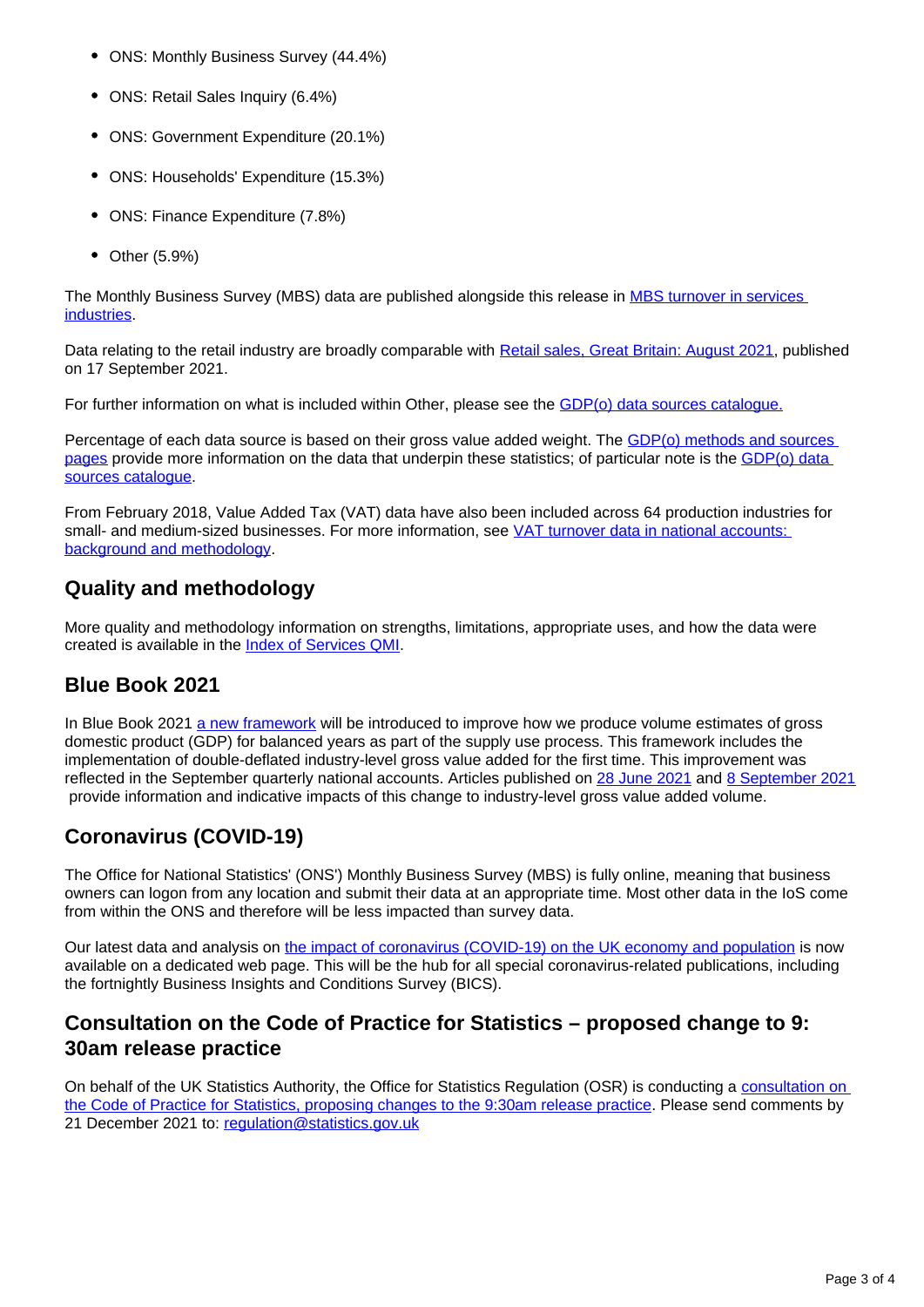## <span id="page-3-0"></span>**4 . Related links**

#### [Coronavirus and the impact on output in the UK economy, UK: August 2021](https://www.ons.gov.uk/economy/grossdomesticproductgdp/articles/coronavirusandtheimpactonoutputintheukeconomy/June2020)

Article | Released 13 October 2021

Analysis of monthly growth for the production, services and construction industries in the UK economy between July and August 2021, highlighting the early impact from the coronavirus (COVID-19) pandemic.

#### [Index of Production, UK: August 2021](https://www.ons.gov.uk/economy/economicoutputandproductivity/output/bulletins/indexofproduction/august2021)

Bulletin | Released 13 October 2021

Movements in the volume of production for the UK production industries: manufacturing, mining and quarrying, energy supply, and water and waste management.

#### [GDP monthly estimate, UK: August 2021](https://www.ons.gov.uk/releases/gdpmonthlyestimateukaugust2021)

Bulletin | Released 13 October 2021

Gross domestic product (GDP) measures the value of goods and services produced in the UK. It estimates the size of and growth in the economy and includes the Index of Production (IoP), Index of Services (IoS) and construction output in Great Britain.

#### [A comparison between official estimates of UK output and diffusion indices](https://www.ons.gov.uk/economy/nationalaccounts/uksectoraccounts/compendium/economicreview/october2019/comparingonsseconomicdatawithihsmarkitandcipspurchasingmanagersindexsurveys)

Article | Released 21 October 2019 The level of correlation between Office for National Statistics (ONS) data and IHS Markit and Chartered Institute of Procurement and Supply Purchasing Managers' Indices.

#### [Services sector performance, UK: 2008 to 2018](https://www.ons.gov.uk/economy/economicoutputandproductivity/output/articles/servicessectoruk/2008to2018)

#### Article | Released 2 April 2019

The article details the changes that have taken place in the UK services sector from 2008 to 2018. It also looks at the differences between public sector-dominated sectors and the rest of the Index of Services (IoS) and compares the growth of individual IoS sectors in more detail.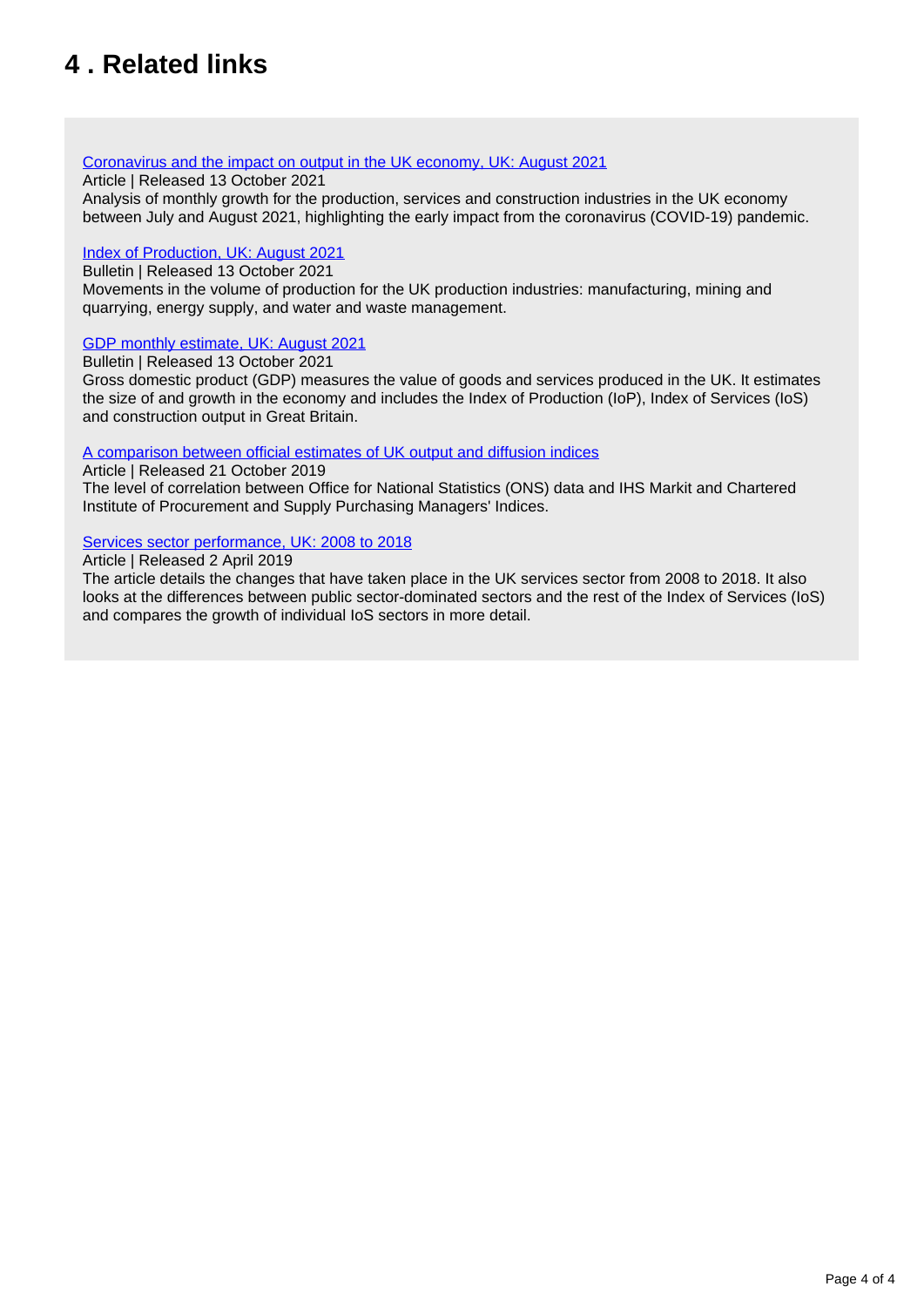## **IOS1**

#### **IOS: Index of Services** <sup>1</sup>

**Chained volume indices of gross value added** <sup>2,3,4</sup> seasonally adjusted 2019 = 100 Industry sections (SIC2007)

|              |                |                                                          |              |               | <b>Business</b> | Govern-  |
|--------------|----------------|----------------------------------------------------------|--------------|---------------|-----------------|----------|
|              |                | Total                                                    | Distribution | Transport,    | services        | ment and |
|              |                | service                                                  | hotels and   | storage and   | and             | other    |
|              |                | industries                                               | restaurants  | communication | finance         | services |
| Section      |                | $G-T$                                                    | G and I      | H and J       | K-N             | O-T      |
| 2019 weights |                | 1000                                                     | 169          | 129           | 426             | 276      |
|              |                | S <sub>2</sub> KU                                        | S2MV         | KI7B          | KI7L            | KI7T     |
| 2016         |                | 94.6                                                     | 98.1         | 83.7          | 97.6            | 93.5     |
| 2017         |                | 96.9                                                     | 100.7        | 86.7          | 99.3            | 96       |
| 2018         |                | 98.5                                                     | 99.4         | 94.9          | 99.8            | 97.5     |
| 2019         |                | 100                                                      | 100          | 100           | 100             | 100      |
| 2020         |                | 91.2                                                     | 85.8         | 90.3          | 94.8            | 89.7     |
| 2020         | Q2             | 79.9                                                     | 63.6         | 81.6          | 89.7            | 74.4     |
|              | Q <sub>3</sub> | 93.1                                                     | 95.3         | 90.2          | 94.1            | 91.8     |
|              | Q4             | 93.9                                                     | 88.5         | 92.5          | 96              | 95       |
| 2021         | Q <sub>1</sub> | 92.3                                                     | 82           | 92.1          | 97.1            | 91.5     |
|              | Q2             | 98.2                                                     | 99.7         | 93.5          | 97.3            | 101.5    |
|              |                |                                                          |              |               |                 |          |
| 2020         | Jun            | 84.8                                                     | 79.3         | 86.2          | 91.6            | 77.1     |
|              | Jul            | 91.2                                                     | 93.1         | 90.1          | 93.2            | 87.4     |
|              | Aug            | 93.2                                                     | 97.3         | 90            | 93.7            | 91.9     |
|              | Sep            | 94.9                                                     | 95.7         | 90.6          | 95.3            | 96.2     |
|              | Oct<br>Nov     | 95.5                                                     | 94.2         | 93.3          | 95.8            | 97<br>94 |
|              | Dec            | 92.5<br>93.8                                             | 83.4<br>87.9 | 92.2<br>92.1  | 95.5<br>96.7    | 94.1     |
|              |                |                                                          |              |               |                 |          |
| 2021         | Jan            | 91.3                                                     | 79.6         | 92.1          | 96.5            | 90.2     |
|              | Feb            | 91.8                                                     | 82.1         | 91.5          | 96.7            | 90.2     |
|              | Mar            | 93.7                                                     | 84.3         | 92.5          | 97.9            | 94.2     |
|              | Apr            | 97.1                                                     | 96.4         | 93.4          | 96.9            | 99.6     |
|              | May            | 97.9                                                     | 100.2        | 93.5          | 96.9            | 100.7    |
|              | Jun            | 99.7                                                     | 102.6        | 93.6          | 98.1            | 104      |
|              | Jul            | 99.7                                                     | 102.2        | 95.6          | 97.3            | 103.8    |
|              | Aug            | 100                                                      | 103.1        | 97.6          | 97.8            | 103      |
|              |                | Percentage change, latest year on previous year          |              |               |                 |          |
|              |                | S222                                                     | S243         | <b>KI77</b>   | KI7G            | KI7O     |
| 2016         |                | 3.2                                                      | 2.5          | 7.4           | 3.2             | 1.6      |
| 2017         |                | 2.4                                                      | 2.7          | 3.5           | 1.8             | 2.7      |
| 2018         |                | 1.6                                                      | $-1.4$       | 9.5           | 0.5             | 1.5      |
| 2019         |                | 1.6                                                      | 0.6          | 5.4           | 0.2             | 2.6      |
| 2020         |                | $-8.8$                                                   | $-14.2$      | $-9.7$        | $-5.2$          | $-10.3$  |
|              |                | Percentage change, latest month on same month a year ago |              |               |                 |          |
|              |                | S26Q                                                     | <b>S28R</b>  | KI7A          | KI7I            | KI7Q     |
| 2020         | Jun            | $-15.3$                                                  | $-20.9$      | $-14.2$       | $-8.2$          | $-23$    |
|              | Jul            | $-9.1$                                                   | $-7.1$       | $-10.8$       | $-7.1$          | $-12.6$  |
|              | Aug            | $-7.2$                                                   | $-2.7$       | $-10$         | $-6.9$          | $-8.6$   |
|              | Sep            | $-5.5$                                                   | $-4.6$       | $-10.2$       | $-5$            | $-4.4$   |
|              | Oct            | $-5.1$                                                   | $-5.6$       | $-7.5$        | $-5$            | $-3.7$   |
|              | Nov            | $-7.7$                                                   | $-16.3$      | $-7.5$        | $-4.3$          | $-7.3$   |
|              | Dec            | $-6.6$                                                   | $-12$        | $-7.7$        | $-3.6$          | $-7.5$   |
| 2021         | Jan            | $-9.5$                                                   | $-21.3$      | $-7$          | $-3.8$          | $-12$    |
|              | Feb            | $-8.7$                                                   | $-18.6$      | $-7.6$        | $-3.5$          | $-11.7$  |
|              | Mar            | 1.6                                                      | $-0.7$       | $-0.5$        | 0               | 7        |
|              | Apr            | 26.5                                                     | 85.3         | 18.6          | 9.2             | 36.7     |
|              | May            | 25.1                                                     | 68.6         | 17.1          | 9.1             | 37.5     |
|              | Jun            | 17.6                                                     | 29.4         | 8.6           | 7.1             | 35       |
|              | Jul            | 9.3                                                      | 9.8          | 6.2           | 4.3             | 18.8     |
|              | Aug            | 7.3                                                      | 6            | 8.3           | 4.4             | 12.1     |
|              |                |                                                          |              |               |                 |          |

1 The IOS output is designated as a National Statistic. 2 Indices reflect values measured at basic prices, which exclude "taxes less subsidies on products".

3 Estimates cannot be regarded as accurate to the last digit shown.<br>
4 Any apparent inconsistencies between the index numbers and the percentage<br>
changes shown in these tables are due to rounding.<br>
5 A complete run of data